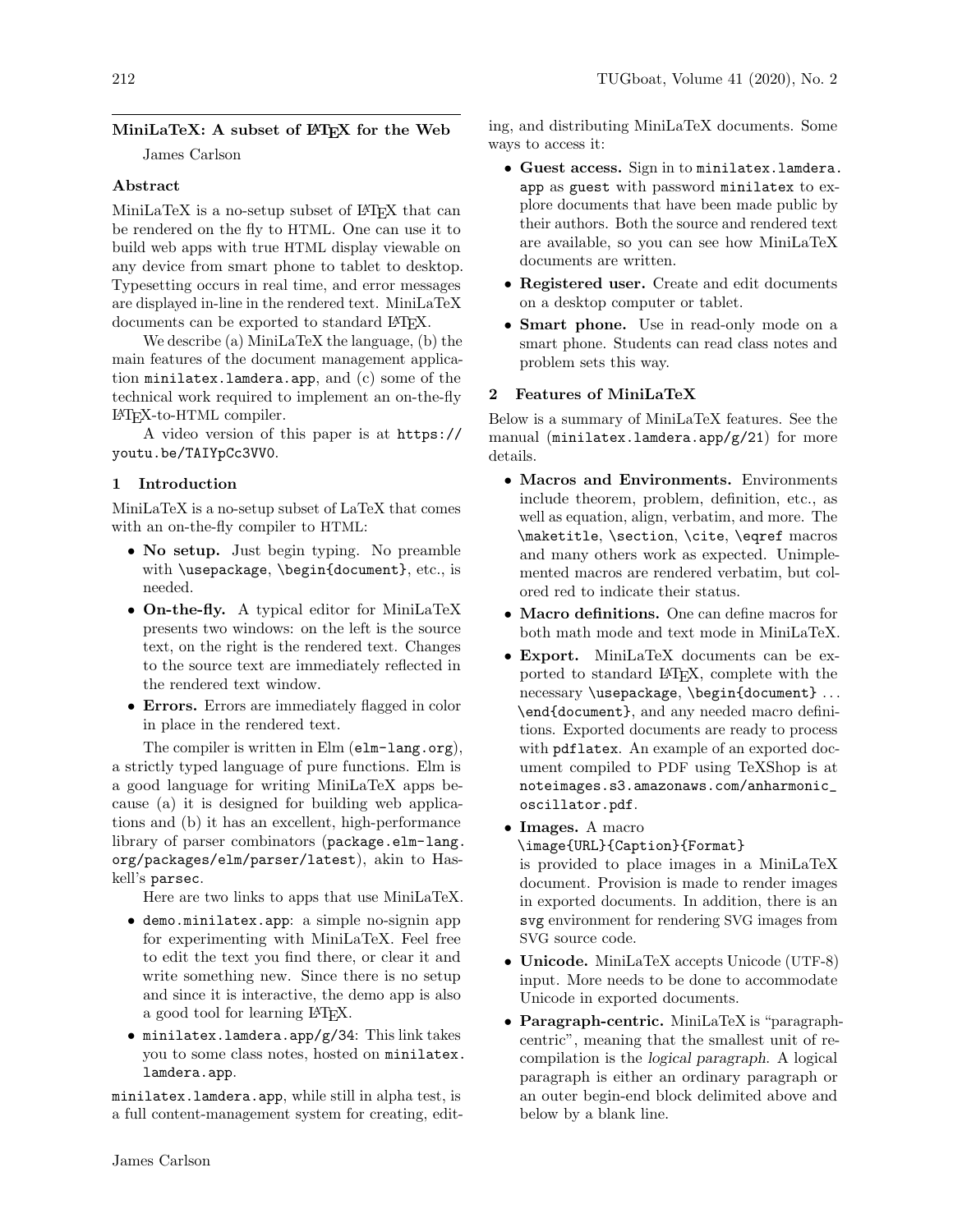• Additions. Besides the \image command, various other commands exist in MiniLaTeX but not standard LATEX. These commands are provided with suitable macro definitions on export so that a MiniLaTeX document can always be compiled with standard LATEX tools. Here are some examples (colors are grayscaled in the printed TUGboat; apologies). Text can be colored blue using the  $\blacksquare$ blue macro: I am feeling blue. Text can be highlighted using the \highlight macro. The teacher said that all work on our class project is due by October 1. There is also a **\strike** macro: Please delete this very bad word. For a complete list of additions, see [minilatex.lamdera.app/g/21](https://minilatex.lamdera.app/g/21).

An important part of the MiniLaTeX project is to properly define the subset of LATEX to be supported. The current rule of thumb for this is "good enough to write my lecture notes, class hand-outs, and problem sets". Feedback on this issue is much appreciated.

#### 3 Some features of minilatex.lamdera.app

[minilatex.lamdera.app](https://minilatex.lamdera.app) hosts a content management system which supports creating, editing, and distributing documents from a searchable repository. Users can search by title, author, tags, etc. Documents can be collaboratively edited, shared by url, and versioned on Github through a simple user interface. Documents can also be exported to PDF.

In addition to the familiar \href macro, \xlink and \ilink are provided in MiniLaTeX. The \xlink macro is used to make a link from one document to another in minilatex.lambdera.app. Thus, one can say \xlink{21}{Manual} to make a link to document 21 with label Manual.

The \ilink macro is similar. It has the same syntax, but is used in constructing a page of links which functions as a table of contents or index document. In this way, one can assemble many documents into one to make a book. For an example, see the class notes at [minilatex.lamdera.app/g/34](https://minilatex.lamdera.app/g/34). It is worth looking at the source to see how it is done.

### 4 The MiniLaTeX Compiler

The MiniLaTeX compiler consists of two parts, a parser and a renderer. The first is a function

parse: Source text  $\rightarrow$  AST,

where AST stands for Abstract Syntax Tree. This is a tree with nodes like

LXString "Pythagoras says"

and

InlineMath "a^2 + b^2 =  $c^2$ "

The tree thus expresses a grammatical analysis of the source text, identifying its "parts of speech" and putting them in relationship to one another. The second is a function

#### render:  $AST \rightarrow HTML$ .

The compiler is the composite of these two functions:

#### $\text{compile} = \text{render} \circ \text{parse}$

The strategy that makes writing such a compiler feasible is divide and conquer. One writes the parser using parser combinators. One then constructs a function which renders the text-mode LAT<sub>EX</sub> to HTML, passing the math-mode text on to either MathJax (<https://mathjax.org>) or KaTeX (<https://katex.org>) for rendering.

Video: Making a IATEX-to-HTML parser in Elm (<https://youtu.be/dmDA7iziSgs>).

### 4.1 MiniLaTeX's AST

Every value in a statically typed language like Haskell, ML, or Elm, has a type. Below is the type of the AST for the MiniLaTeX compiler. Writing down this type definition was the first step in writing the parser.

### 1 type LatexExpr

| $\overline{2}$ | = LXString String                                                                                                                                                                                                                 |
|----------------|-----------------------------------------------------------------------------------------------------------------------------------------------------------------------------------------------------------------------------------|
| 3              | Comment String                                                                                                                                                                                                                    |
| 4              | Item Int LatexExpression                                                                                                                                                                                                          |
| 5              | InlineMath String                                                                                                                                                                                                                 |
| 6              | DisplayMath String                                                                                                                                                                                                                |
| 7              | SMacro String (List LatexExpr)                                                                                                                                                                                                    |
|                | (List LatexExpr) LatexExpr                                                                                                                                                                                                        |
| 8              | Macro String (List LatexExpr)                                                                                                                                                                                                     |
|                | (List LatexExpr)                                                                                                                                                                                                                  |
| 9              | Environment String (List LatexExpr)                                                                                                                                                                                               |
|                | LatexExpr                                                                                                                                                                                                                         |
| 10             | LatexList (List LatexExpr)                                                                                                                                                                                                        |
| 11             | NewCommand String Int LatexExpr                                                                                                                                                                                                   |
| 12             | LXError (List (DeadEnd Context Problem))                                                                                                                                                                                          |
|                | $\mathbf{M}$ is the set of the contract of the contract of the contract of the contract of the contract of the contract of the contract of the contract of the contract of the contract of the contract of the contract of the co |

Note that the definition of LatexExpr refers to itself, hence is recursive. This is typical of the definitions of types of structured trees. To give an idea of how the parser works, consider the following examples. In each, the first line is source text, the others constitute the resulting AST (line breaks are editorial).

```
> Pythagoras
LXString "Pythagoras"
> \strong{Pythagoras}
Macro "strong" [] [LatexList
                           [LXString "Pythagoras"]]
> \strong{Pythagoras} says that a^2 + b^2 = c^2$
Macro "strong" [] [LatexList
                           [LXString "Pythagoras"]]
  , LXString "says that "
  , InlineMath "a<sup>2 + b</sup> = c<sup>2</sup>"
```
MiniLaTeX: A subset of LATEX for the Web